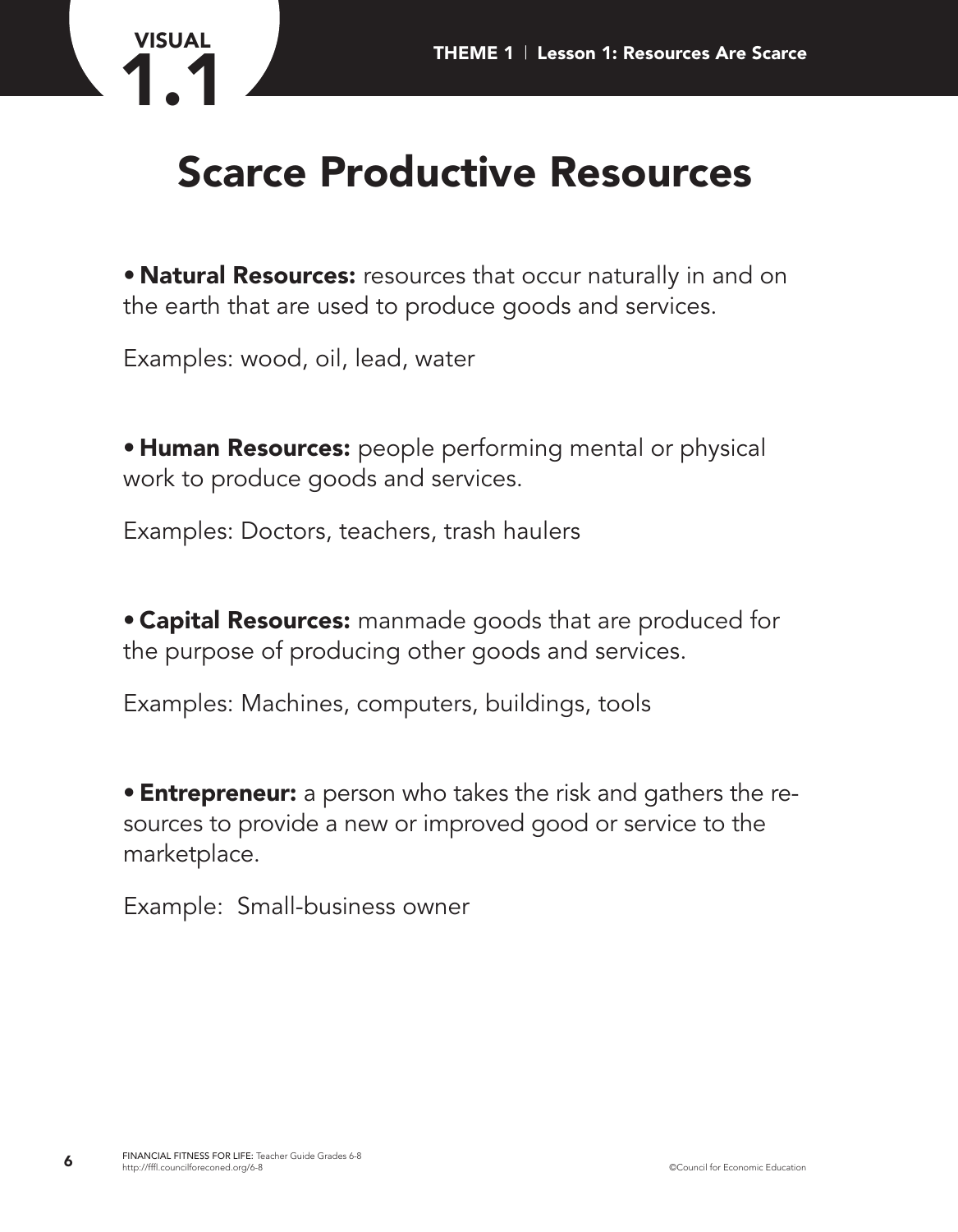

## **Scarce Natural Resources**

Seventy percent of the Earth is covered by water, but 97 percent of that water is in the oceans. Of the remaining three percent of fresh water, much of it is in the form of glaciers.

• Why is water scarce?

There are approximately 1.3 trillion barrels of oil reserves in the world. The world consumes about 85 million barrels of oil each day. (Source: BP Statistical Review of World Energy 2008.) Some people estimate that we have a supply for roughly 40 years of oil use in known reserves.

• Why is oil scarce?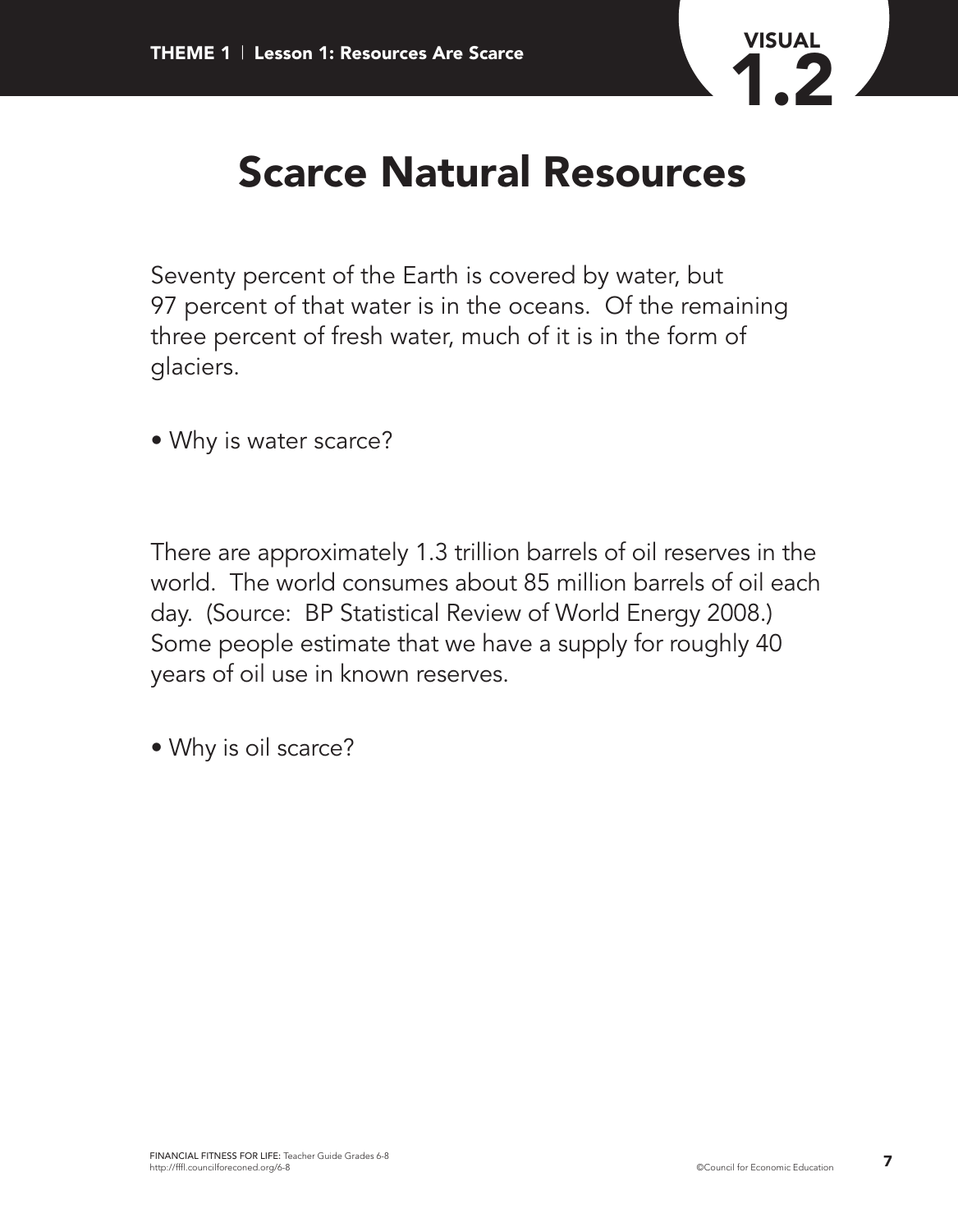

## **Wants > Resources = Scarcity**

**VISUAL**